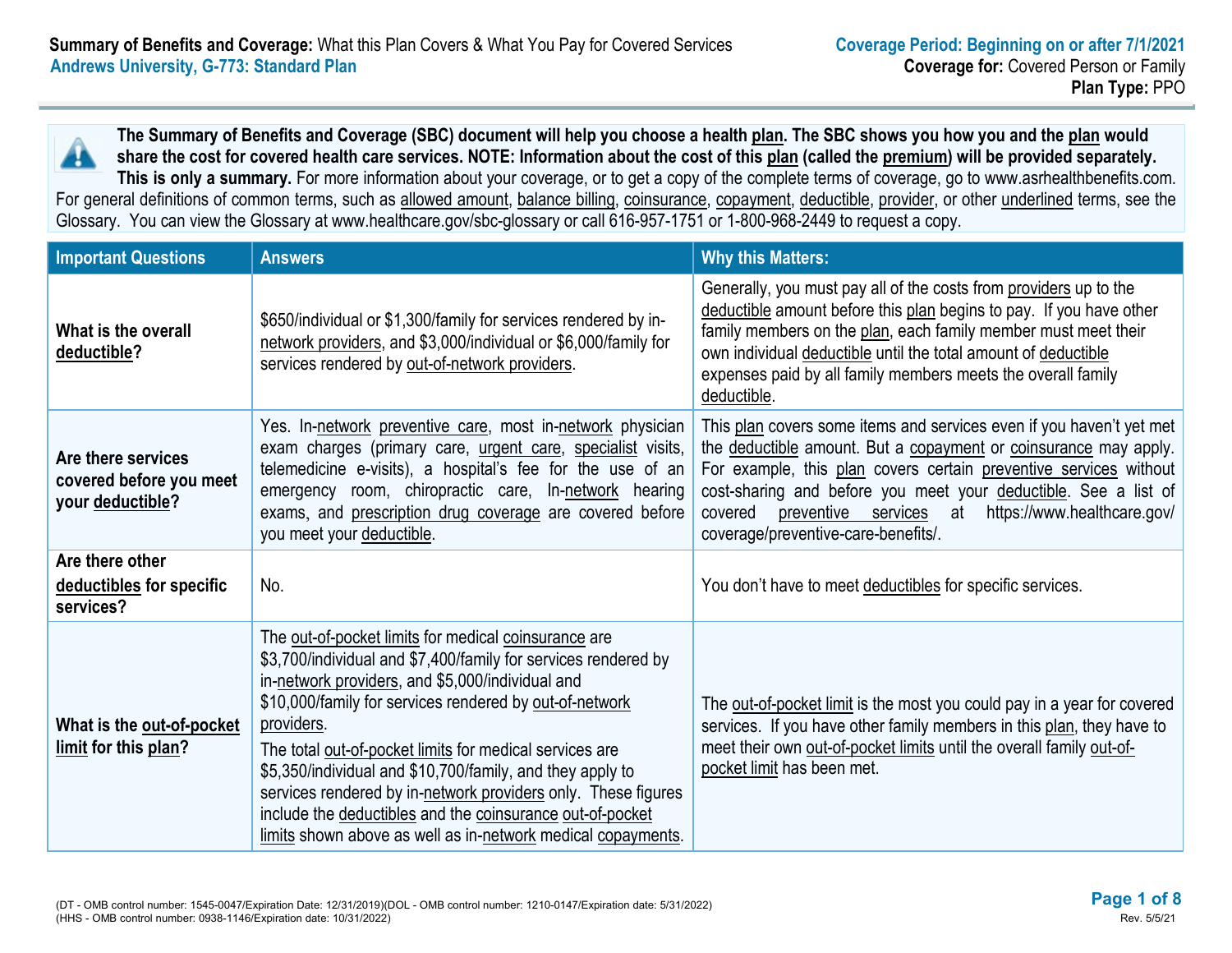| <b>Important Questions</b>                               | <b>Answers</b>                                                                                                                                                                                                                                                                                                                                                                                                                                                                                                                                                                                                                                                                                                    | <b>Why this Matters:</b>                                                                                                                                                                                                                                                                                                                                                                                                                                                               |
|----------------------------------------------------------|-------------------------------------------------------------------------------------------------------------------------------------------------------------------------------------------------------------------------------------------------------------------------------------------------------------------------------------------------------------------------------------------------------------------------------------------------------------------------------------------------------------------------------------------------------------------------------------------------------------------------------------------------------------------------------------------------------------------|----------------------------------------------------------------------------------------------------------------------------------------------------------------------------------------------------------------------------------------------------------------------------------------------------------------------------------------------------------------------------------------------------------------------------------------------------------------------------------------|
| What is the out-of-pocket<br>limit for this plan?, cont. | The out-of-pocket limits for prescription costs are<br>\$1,800/individual and \$3,600/family.                                                                                                                                                                                                                                                                                                                                                                                                                                                                                                                                                                                                                     |                                                                                                                                                                                                                                                                                                                                                                                                                                                                                        |
| What is not included in<br>the out-of-pocket limit?      | Deductibles and copayments on certain services are not<br>included in the above out-of-pocket limits applicable to<br>medical coinsurance. Services rendered by out-of-network<br>providers are not included in the above total out-of-pocket<br>limits for medical services. Amounts attributed to the above<br>total out-of-pocket limits for medical services are not included<br>in the out-of-pocket limits for prescription costs. In general,<br>out-of-pocket limits do not include penalties; charges that<br>exceed the plan's usual, customary, and reasonable fee<br>allowance or are in excess of stated maximums; premiums;<br>balance-billing charges; and health care this plan doesn't<br>cover. | Even though you pay these expenses, they don't count toward the<br>out-of-pocket limit.                                                                                                                                                                                                                                                                                                                                                                                                |
| Will you pay less if you<br>use a network provider?      | Yes. See www.asrhealthbenefits.com or call 616-957-1751 or<br>1-800-968-2449 for a list of network providers.                                                                                                                                                                                                                                                                                                                                                                                                                                                                                                                                                                                                     | This plan uses a provider network. You will pay less if you use a<br>provider in the plan's network. You will pay the most if you use an<br>out-of-network provider, and you might receive a bill from a provider<br>for the difference between the provider's charge and what your plan<br>pays (balance billing). Be aware, your network provider might use an<br>out-of-network provider for some services (such as lab work). Check<br>with your provider before you get services. |
| Do you need a referral to<br>see a specialist?           | No.                                                                                                                                                                                                                                                                                                                                                                                                                                                                                                                                                                                                                                                                                                               | You can see the specialist you choose without a referral.                                                                                                                                                                                                                                                                                                                                                                                                                              |

• All **copayment** and **coinsurance** costs shown in this chart are after your **deductible** has been met, if a *deductible* applies.

 $\blacktriangle$ 

| <b>Common</b><br><b>Medical Event</b>                     | <b>Services You May Need</b>                        | <b>What You Will Pay</b><br><b>Out-of-Network Provider</b><br><b>In-Network Provider</b><br>$\sqrt{(You will pay the least)}$<br>(You will pay the most) |                 | Limitations, Exceptions, & Other<br><b>Important Information</b> |
|-----------------------------------------------------------|-----------------------------------------------------|----------------------------------------------------------------------------------------------------------------------------------------------------------|-----------------|------------------------------------------------------------------|
| If you visit a health care<br>provider's office or clinic | Primary care visit to treat an<br>injury or illness | No charge for telemedicine<br>e-visits, otherwise \$30<br>copay/office visit (deductible<br>does not apply)                                              | 40% coinsurance | None                                                             |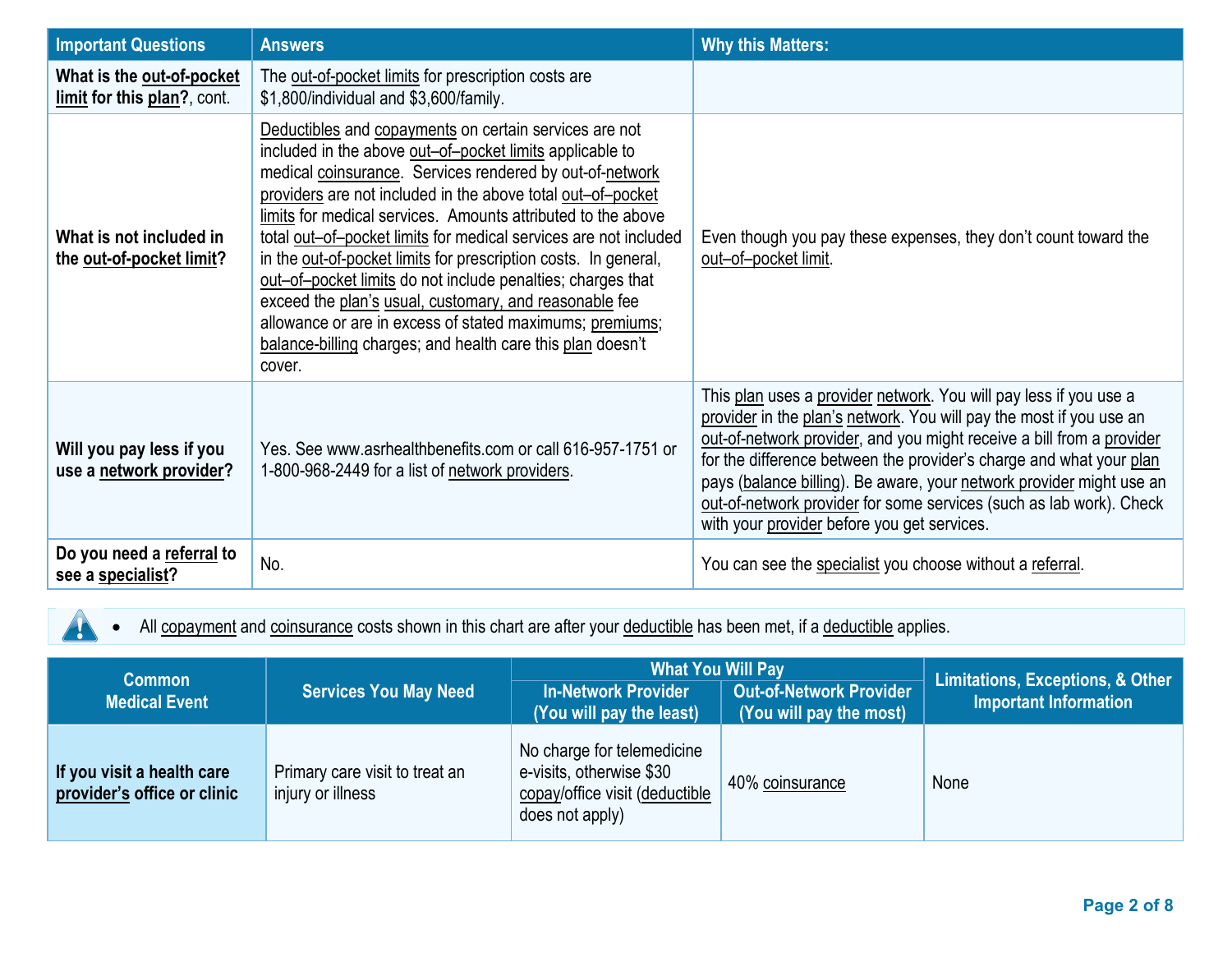| <b>Common</b>                                                                           |                                                                                                                         | <b>What You Will Pay</b>                                                                                                                                                                                                                                                                                                                                                                                                                                                                                                                                       | <b>Limitations, Exceptions, &amp; Other</b>                                                                     |                                                                                                                                                                                                                                                                                                                                                                  |  |
|-----------------------------------------------------------------------------------------|-------------------------------------------------------------------------------------------------------------------------|----------------------------------------------------------------------------------------------------------------------------------------------------------------------------------------------------------------------------------------------------------------------------------------------------------------------------------------------------------------------------------------------------------------------------------------------------------------------------------------------------------------------------------------------------------------|-----------------------------------------------------------------------------------------------------------------|------------------------------------------------------------------------------------------------------------------------------------------------------------------------------------------------------------------------------------------------------------------------------------------------------------------------------------------------------------------|--|
| <b>Medical Event</b>                                                                    | <b>Services You May Need</b>                                                                                            | <b>In-Network Provider</b>                                                                                                                                                                                                                                                                                                                                                                                                                                                                                                                                     | <b>Out-of-Network Provider</b>                                                                                  | <b>Important Information</b>                                                                                                                                                                                                                                                                                                                                     |  |
|                                                                                         |                                                                                                                         | (You will pay the least)                                                                                                                                                                                                                                                                                                                                                                                                                                                                                                                                       | (You will pay the most)                                                                                         |                                                                                                                                                                                                                                                                                                                                                                  |  |
| If you visit a health care<br>provider's office or clinic,<br>cont.                     | Specialist visit                                                                                                        | 50% coinsurance for<br>massage therapy, 40%<br>coinsurance for infertility<br>treatment; otherwise \$30<br>copay/visit; deductible<br>applies to massage therapy<br>& infertility treatment, but not<br>to other services                                                                                                                                                                                                                                                                                                                                      | 50% coinsurance for<br>massage therapy;<br>otherwise 40% coinsurance<br>Infertility treatment is not<br>covered | Certification (sometimes called<br>preauthorization) is required for<br>infusion or injection of select<br>products. \$250 penalty applies if<br>not certified. No coverage for the<br>infusion or injection of select<br>products if provider/site of service<br>is not approved.                                                                               |  |
|                                                                                         | Preventive care/screening/<br>immunization                                                                              | No charge                                                                                                                                                                                                                                                                                                                                                                                                                                                                                                                                                      | Not covered                                                                                                     | You may have to pay for services<br>that aren't preventive. Ask your<br>provider if the services needed are<br>preventive. Then check what your<br>plan will pay for.                                                                                                                                                                                            |  |
|                                                                                         | Diagnostic test (x-ray, blood                                                                                           | 20% coinsurance                                                                                                                                                                                                                                                                                                                                                                                                                                                                                                                                                | 40% coinsurance; hearing                                                                                        |                                                                                                                                                                                                                                                                                                                                                                  |  |
| If you have a test                                                                      | work)<br>Imaging (CT/PET scans, MRIs)                                                                                   | 20% coinsurance                                                                                                                                                                                                                                                                                                                                                                                                                                                                                                                                                | testing is not covered<br>40% coinsurance                                                                       | None                                                                                                                                                                                                                                                                                                                                                             |  |
| If you need drugs to treat<br>your illness or condition                                 | Eligible OTC drug                                                                                                       | If (a) priced under \$400 or (b) a prescription drug<br>assistance program is unavailable: \$0 copay/prescription<br>(retail or mail order); deductible does not apply<br>If priced \$400 or over and a prescription drug assistance<br>program is available: Up to 50% of purchase price<br>copay/prescription (retail or mail order); the cost-sharing<br>amount depends on prescription drug assistance program                                                                                                                                             |                                                                                                                 | Covers up to a 30-day supply<br>(retail) or up to a 90-day supply<br>(mail order). A greater day supply<br>of a maintenance medication may<br>be purchased at a retail pharmacy<br>for an increased copay.<br>Coverage for medications filled at                                                                                                                 |  |
| More information about<br>prescription drug coverage is<br>available at www.navitus.com | Rx formulary preferred tier 1<br>(generally lowest cost generic<br>drugs and may include some low-<br>cost brand drugs) | utilization deemed eligible by Health Plan Advocate<br>If (a) priced under \$400 or (b) a prescription drug<br>assistance program is unavailable: \$10 copay/prescription<br>(retail) or \$25 copay/prescription (mail order); deductible<br>does not apply<br>If priced \$400 or over and a prescription drug assistance<br>program is available: Up to 50% of purchase price<br>copay/prescription (retail or mail order); the cost-sharing<br>amount depends on prescription drug assistance program<br>utilization deemed eligible by Health Plan Advocate |                                                                                                                 | the retail/pharmacy level will be<br>limited to purchases made at<br>eligible retail network pharmacies.<br>A prescription drug assistance<br>program may significantly reduce<br>out-of-pocket costs. Contact Health<br>Plan Advocate at (866) 680-4859<br>ext. 206 for assistance in<br>determining if a prescription drug<br>assistance program is available. |  |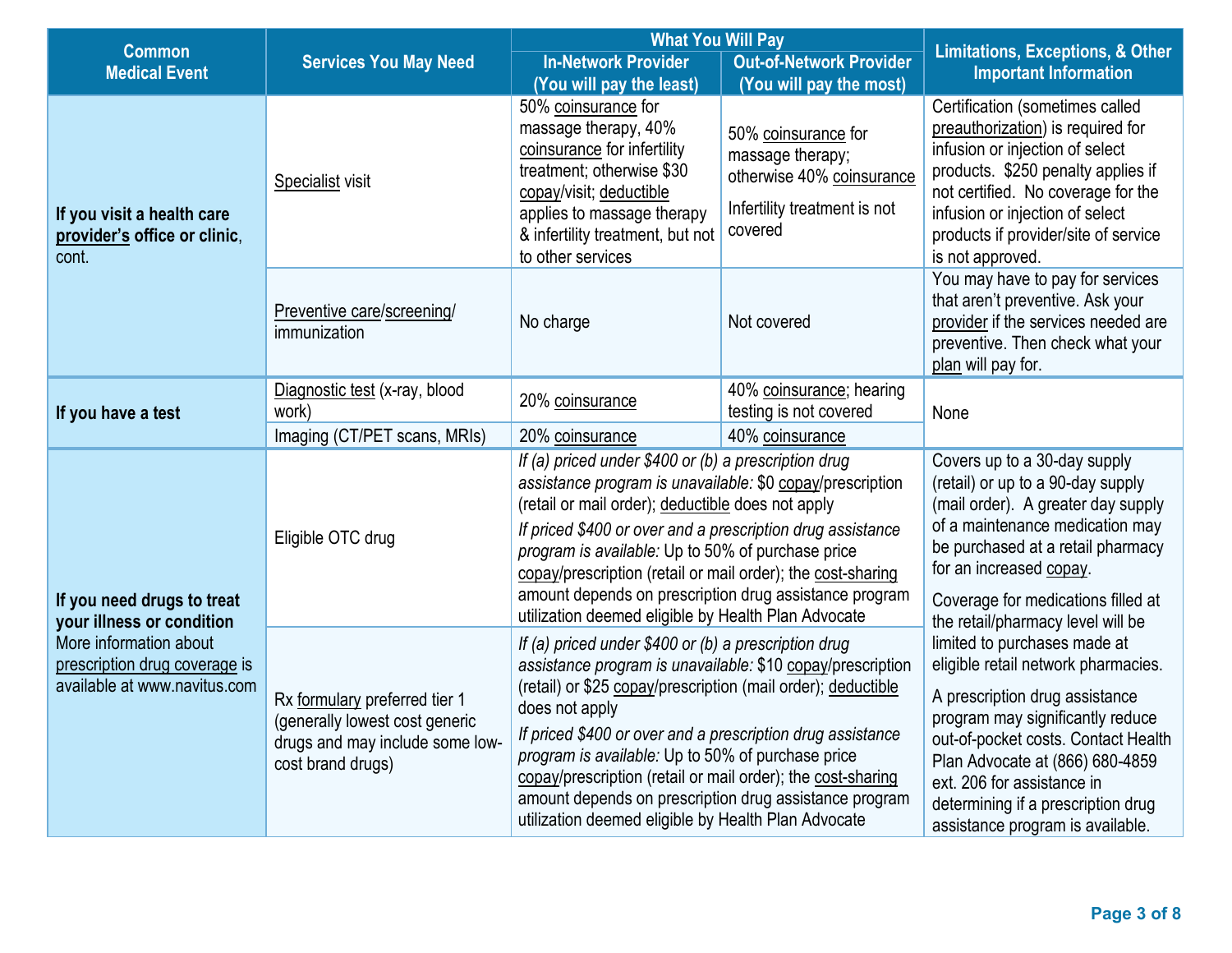| <b>Common</b>                                                     |                                                                                                                                    | <b>What You Will Pay</b>                                                                                                                                                                                                                                                                                                                                                                                                                                                                                                            |                                | <b>Limitations, Exceptions, &amp; Other</b>                                                                                                                                                                                                                                                                                                                                              |  |
|-------------------------------------------------------------------|------------------------------------------------------------------------------------------------------------------------------------|-------------------------------------------------------------------------------------------------------------------------------------------------------------------------------------------------------------------------------------------------------------------------------------------------------------------------------------------------------------------------------------------------------------------------------------------------------------------------------------------------------------------------------------|--------------------------------|------------------------------------------------------------------------------------------------------------------------------------------------------------------------------------------------------------------------------------------------------------------------------------------------------------------------------------------------------------------------------------------|--|
| <b>Medical Event</b>                                              | <b>Services You May Need</b>                                                                                                       | <b>In-Network Provider</b>                                                                                                                                                                                                                                                                                                                                                                                                                                                                                                          | <b>Out-of-Network Provider</b> | <b>Important Information</b>                                                                                                                                                                                                                                                                                                                                                             |  |
|                                                                   | Rx formulary non-preferred tier 1<br>(generally most other low-cost<br>generic drugs and may include<br>some low-cost brand drugs) | (You will pay the least)<br>If (a) priced under \$400 or (b) a prescription drug<br>assistance program is unavailable: \$20 copay/prescription<br>(retail) or \$50 copay/prescription (mail order); deductible<br>does not apply<br>If priced \$400 or over and a prescription drug assistance<br>program is available: Up to 50% of purchase price<br>copay/prescription (retail or mail order); the cost-sharing<br>amount depends on prescription drug assistance program<br>utilization deemed eligible by Health Plan Advocate | (You will pay the most)        | Covers up to a 30-day supply<br>(retail) or up to a 90-day supply<br>(mail order). A greater day supply<br>of a maintenance medication may<br>be purchased at a retail pharmacy<br>for an increased copay.<br>Coverage for medications filled at<br>the retail/pharmacy level will be<br>limited to purchases made at                                                                    |  |
| If you need drugs to treat<br>your illness or condition,<br>cont. | Rx formulary tier 2 (preferred<br>brand drugs and may include<br>some high-cost generic drugs)                                     | If (a) priced under \$400 or (b) a prescription drug<br>assistance program is unavailable: \$60 copay/prescription<br>(retail) or \$150 copay/prescription (mail order); deductible<br>does not apply<br>If priced \$400 or over and a prescription drug assistance<br>program is available: Up to 50% of purchase price<br>copay/prescription (retail or mail order); the cost-sharing<br>amount depends on prescription drug assistance program<br>utilization deemed eligible by Health Plan Advocate                            |                                | eligible retail network pharmacies.<br>A prescription drug assistance<br>program may significantly reduce<br>out-of-pocket costs. Contact Health<br>Plan Advocate at (866) 680-4859<br>ext. 206 for assistance in<br>determining if a prescription drug<br>assistance program is available.                                                                                              |  |
|                                                                   | Rx formulary tier 3 (generally all<br>non-preferred drugs [brand and<br>generic])                                                  | If (a) priced under \$400 or (b) a prescription drug<br>assistance program is unavailable: \$80 copay/prescription<br>(retail) or \$200 copay/prescription (mail order); deductible<br>does not apply<br>If priced \$400 or over and a prescription drug assistance<br>program is available: Up to 50% of purchase price<br>copay/prescription (retail or mail order); the cost-sharing<br>amount depends on prescription drug assistance program<br>utilization deemed eligible by Health Plan Advocate                            |                                | Special rules may apply in order for<br>specialty drugs to be covered. If<br>requirements aren't met, your cost-<br>sharing may be the full cost of the<br>drug until the plan's out-of-pocket<br>limit for prescription costs is met.<br>Specialty drugs are limited to a 30-<br>day dispensing supply and must<br>generally be purchased through the<br>designated specialty pharmacy. |  |
| If you have outpatient                                            | Facility fee (e.g., ambulatory<br>surgery center)                                                                                  | 20% coinsurance                                                                                                                                                                                                                                                                                                                                                                                                                                                                                                                     | 40% coinsurance                | None                                                                                                                                                                                                                                                                                                                                                                                     |  |
| surgery                                                           | Physician/surgeon fees                                                                                                             | 20% coinsurance                                                                                                                                                                                                                                                                                                                                                                                                                                                                                                                     | 40% coinsurance                |                                                                                                                                                                                                                                                                                                                                                                                          |  |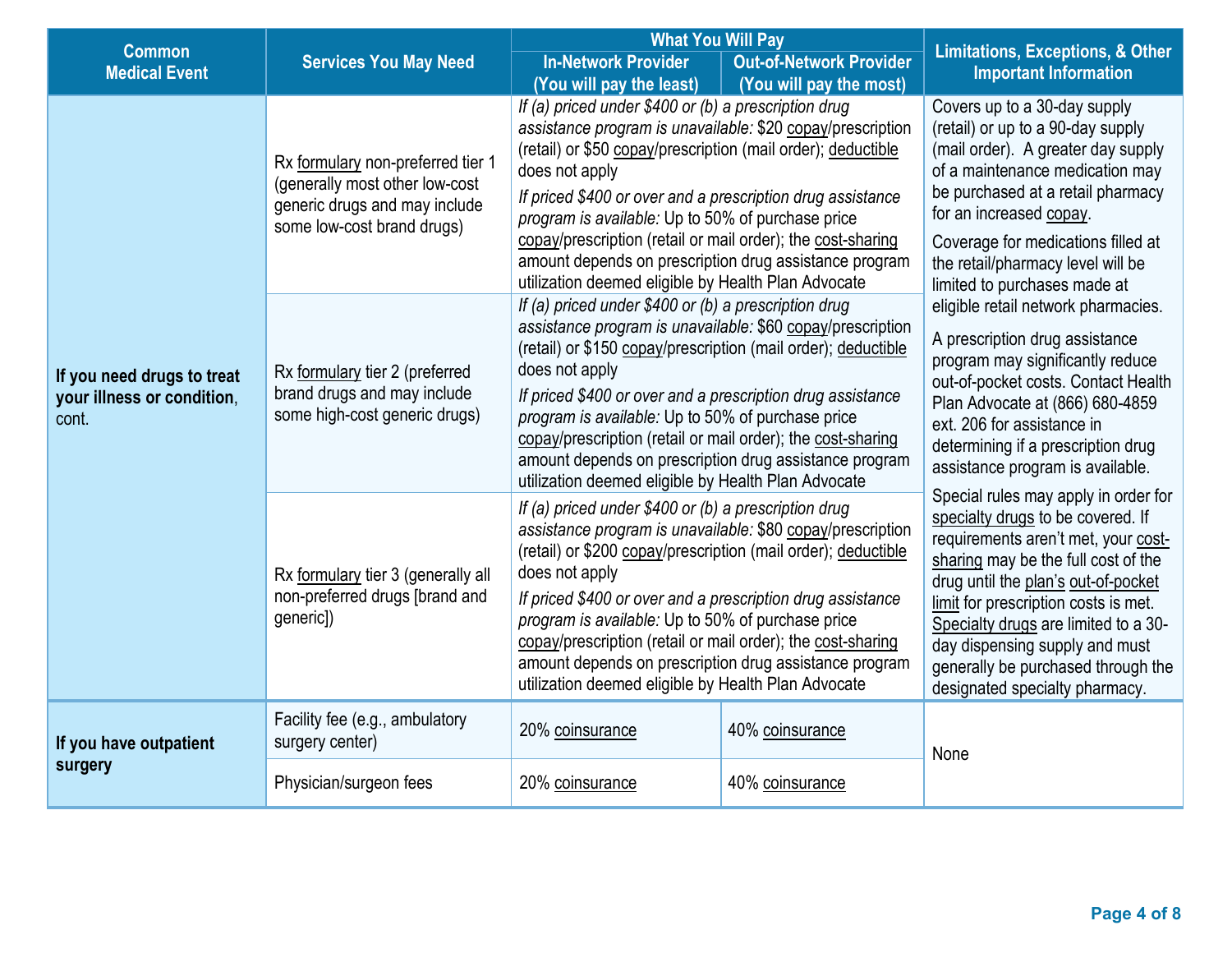| <b>Common</b>                                       |                                              | <b>What You Will Pay</b>                                                                                                                                 |                                          | <b>Limitations, Exceptions, &amp; Other</b>                                                                                                                                                                |  |
|-----------------------------------------------------|----------------------------------------------|----------------------------------------------------------------------------------------------------------------------------------------------------------|------------------------------------------|------------------------------------------------------------------------------------------------------------------------------------------------------------------------------------------------------------|--|
| <b>Medical Event</b>                                | <b>Services You May Need</b>                 | <b>In-Network Provider</b>                                                                                                                               | <b>Out-of-Network Provider</b>           | <b>Important Information</b>                                                                                                                                                                               |  |
|                                                     |                                              | (You will pay the least)                                                                                                                                 | (You will pay the most)                  |                                                                                                                                                                                                            |  |
|                                                     | <b>Emergency room care</b>                   | \$250 copay/visit and 20%<br>coinsurance                                                                                                                 | \$250 copay/visit and 20%<br>coinsurance | Copay may be waived if admitted<br>inpatient.                                                                                                                                                              |  |
| If you need immediate<br>medical attention          | Emergency medical transportation             | 20% coinsurance                                                                                                                                          | 20% coinsurance                          | Air ambulance transport is covered<br>only when the patient is taken to<br>the nearest facility that can treat<br>him or her and no other method of<br>emergency medical transportation<br>is appropriate. |  |
|                                                     | Urgent care                                  | \$75 copay/visit; deductible<br>does not apply                                                                                                           | 40% coinsurance                          | None                                                                                                                                                                                                       |  |
| If you have a hospital stay                         | Facility fee (e.g., hospital room)           | 20% coinsurance                                                                                                                                          | 40% coinsurance                          | Certification (sometimes called<br>preauthorization) is required. \$250<br>penalty applies if not certified.                                                                                               |  |
|                                                     | Physician/surgeon fees                       | 20% coinsurance                                                                                                                                          | 40% coinsurance                          | None                                                                                                                                                                                                       |  |
| If you need mental health,<br>behavioral health, or | Outpatient services                          | No charge for telemedicine<br>e-visits or \$30 copay/office<br>visit (deductible does not<br>apply) and 20% coinsurance<br>for other outpatient services | 40% coinsurance                          | None                                                                                                                                                                                                       |  |
| substance abuse services                            | Inpatient services                           | 20% coinsurance                                                                                                                                          | 40% coinsurance                          | Certification (sometimes called<br>preauthorization) is required. \$250<br>penalty applies if not certified.                                                                                               |  |
| If you are pregnant                                 | Office visits                                | 20% coinsurance                                                                                                                                          | 40% coinsurance                          | Cost sharing does not apply for<br>preventive services. Depending on<br>the type of services, a copayment,<br>coinsurance, or a deductible may                                                             |  |
|                                                     | Childbirth/delivery professional<br>services | 20% coinsurance                                                                                                                                          | 40% coinsurance                          | apply. Maternity care may include<br>tests and services described<br>elsewhere in the SBC (i.e.<br>ultrasound). Dependent child<br>maternity care is excluded, except                                      |  |
|                                                     | Childbirth/delivery facility<br>services     | 20% coinsurance                                                                                                                                          | 40% coinsurance                          | as may be required by Health Care<br>Reform.                                                                                                                                                               |  |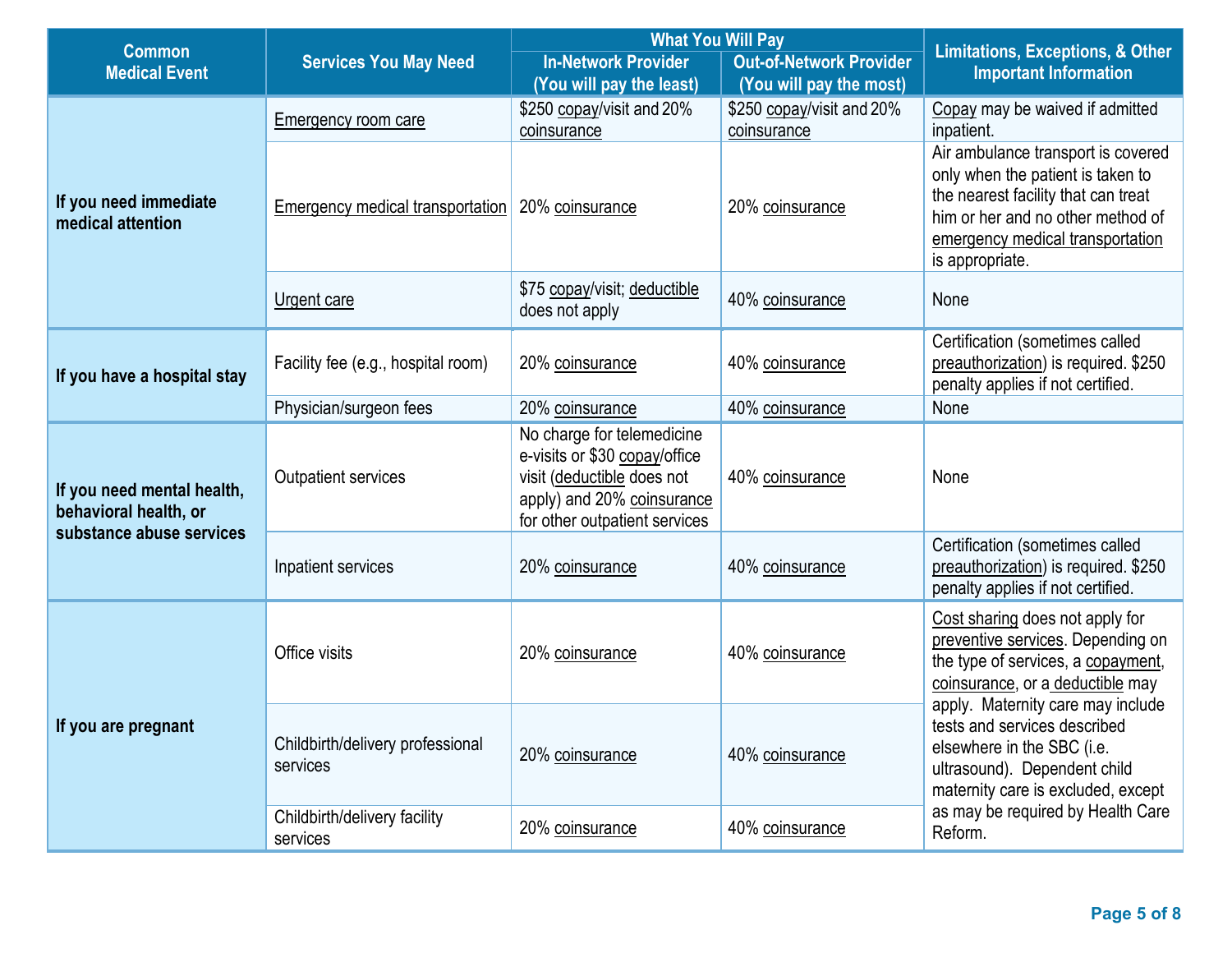|                                                                      |                                | <b>What You Will Pay</b>                                          |                                                                   | <b>Limitations, Exceptions, &amp; Other</b>                                                                                                                                                                                                                                        |  |
|----------------------------------------------------------------------|--------------------------------|-------------------------------------------------------------------|-------------------------------------------------------------------|------------------------------------------------------------------------------------------------------------------------------------------------------------------------------------------------------------------------------------------------------------------------------------|--|
| <b>Common</b><br><b>Medical Event</b>                                | <b>Services You May Need</b>   | <b>In-Network Provider</b><br>(You will pay the least)            | <b>Out-of-Network Provider</b><br>(You will pay the most)         | <b>Important Information</b>                                                                                                                                                                                                                                                       |  |
|                                                                      | Home health care               | 20% coinsurance                                                   | 40% coinsurance                                                   | Certification (sometimes called<br>preauthorization) is required. \$250                                                                                                                                                                                                            |  |
|                                                                      | <b>Rehabilitation services</b> | 20% coinsurance                                                   | 40% coinsurance                                                   | penalty applies if not certified.                                                                                                                                                                                                                                                  |  |
|                                                                      | <b>Habilitation services</b>   | Not covered                                                       | Not covered                                                       | Habilitation services are excluded.                                                                                                                                                                                                                                                |  |
| If you need help recovering<br>or have other special<br>health needs | Skilled nursing care           | 20% coinsurance                                                   | 40% coinsurance                                                   | Certification (sometimes called<br>preauthorization) is required for<br>infusion or injection of select<br>products. \$250 penalty applies if<br>not certified. No coverage for the<br>infusion or injection of select<br>products if provider/site of service<br>is not approved. |  |
|                                                                      | Durable medical equipment      | 25% coinsurance for<br>hearing aids; otherwise 20%<br>coinsurance | 25% coinsurance for<br>hearing aids; otherwise<br>40% coinsurance | Certification (sometimes called<br>preauthorization) is required if the<br>item costs \$2,500 or more. \$250<br>penalty applies if not certified.                                                                                                                                  |  |
|                                                                      | Hospice services               | 20% coinsurance                                                   | 40% coinsurance                                                   | None                                                                                                                                                                                                                                                                               |  |
|                                                                      | Children's eye exam            | Not covered (except to the<br>extent required by law)             | Not covered (except to the<br>extent required by law)             | No coverage for routine eye care<br>under the medical plan, except as<br>required by Health Care Reform.                                                                                                                                                                           |  |
| If your child needs dental<br>or eye care                            | Children's glasses             | Not covered                                                       | Not covered                                                       | No coverage for glasses under the<br>medical plan.                                                                                                                                                                                                                                 |  |
|                                                                      | Children's dental check-up     | Not covered (except to the<br>extent required by law)             | Not covered (except to the<br>extent required by law)             | No coverage for routine dental care<br>under the medical plan, except as<br>required by Health Care Reform.                                                                                                                                                                        |  |

### **Excluded Services & Other Covered Services:**

**Services Your Plan Generally Does NOT Cover (Check your policy or plan document for more information and a list of any other excluded services.)**

| Acupuncture                                      | Glasses                                       | Routine eye care (except to the extent required |
|--------------------------------------------------|-----------------------------------------------|-------------------------------------------------|
| Bariatric surgery                                | <b>Habilitation services</b>                  | to be covered by Health Care Reform)            |
| Cosmetic surgery                                 | Long-term care                                | Routine foot care                               |
| Dental care (except to the extent required to be | Non-emergency care when traveling outside the | Weight loss programs                            |
| covered by Health Care Reform)                   |                                               |                                                 |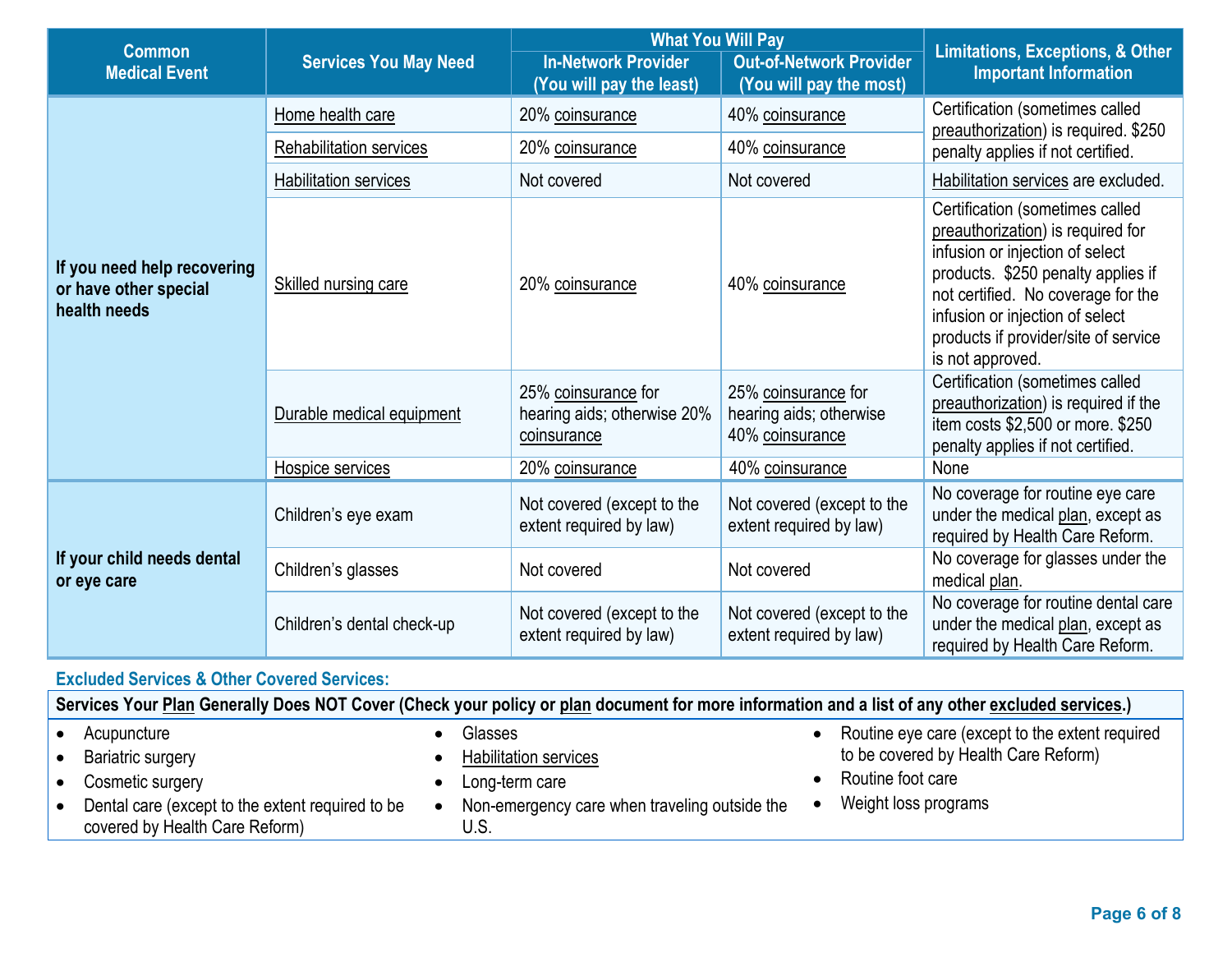**Other Covered Services (Limitations may apply to these services. This isn't a complete list. Please see your plan document.)**

- Chiropractic care up to \$500 paid annually for chiropractic care and massage therapy combined
- Infertility treatment up to \$3,000 paid in a lifetime  $\bullet$ plus one 60-day lifetime supply of infertility medications
	- Private-duty nursing

• Hearing aids, up to \$2,500 paid in any twobenefit-year period

Your Rights to Continue Coverage: If you want to continue your coverage after it ends and need help, contact Andrews University. Other coverage options may be available to you too, including buying individual insurance coverage through the Health Insurance Marketplace. For more information about the Marketplace, visit www.HealthCare.gov or call 1-800-318-2596.

Your Grievance and Appeals Rights: There are agencies that can help if you have a complaint against your plan for a denial of a claim. This complaint is called a grievance or appeal. For more information about your rights, look at the explanation of benefits you will receive for that medical claim. Your plan documents also provide complete information on how to submit a claim, appeal, or a grievance for any reason to your plan. For more information about your rights, this notice, or assistance, contact: ASR Health Benefits at 616-957-1751 or 1-800-968-2449 or at www.asrhealthbenefits.com. Additionally, a Consumer Assistance Program may be able to help you file your appeal. Visit www.dol.gov/ebsa/healthreform or http://www.cms.gov/CCIIO/Resources/Consumer-Assistance-Grants/ to see if your state has a Consumer Assistance Program that may be able to help you file your appeal.

### **Does this plan provide Minimum Essential Coverage? Yes**

Minimum Essential Coverage generally includes plans, health insurance available through the Marketplace or other individual market policies, Medicare, Medicaid, CHIP, TRICARE, and certain other coverage. If you are eligible for certain types of Minimum Essential Coverage, you may not be eligible for the premium tax credit.

#### **Does this plan meet the Minimum Value Standards? Yes.**

If your plan doesn't meet the Minimum Value Standards, you may be eligible for a premium tax credit to help you pay for a plan through the Marketplace.

#### **Language Access Services:**

Para obtener asistencia en Español, llame al 616-957-1751 o 1-800-968-2449.

*To see examples of how this plan might cover costs for a sample medical situation, see the next section.*

**PRA Disclosure Statement:** According to the Paperwork Reduction Act of 1995, no persons are required to respond to a collection of information unless it displays a valid OMB control number. The valid OMB control number for this information collection is **0938-1146**. The time required to complete this information collection is estimated to average **0.08** hours per response, including the time to review instructions, search existing data resources, gather the data needed, and complete and review the information collection. If you have comments concerning the accuracy of the time estimate(s) or suggestions for improving this form, please write to: CMS, 7500 Security Boulevard, Attn: PRA Reports Clearance Officer, Mail Stop C4-26-05, Baltimore, Maryland 21244-1850.